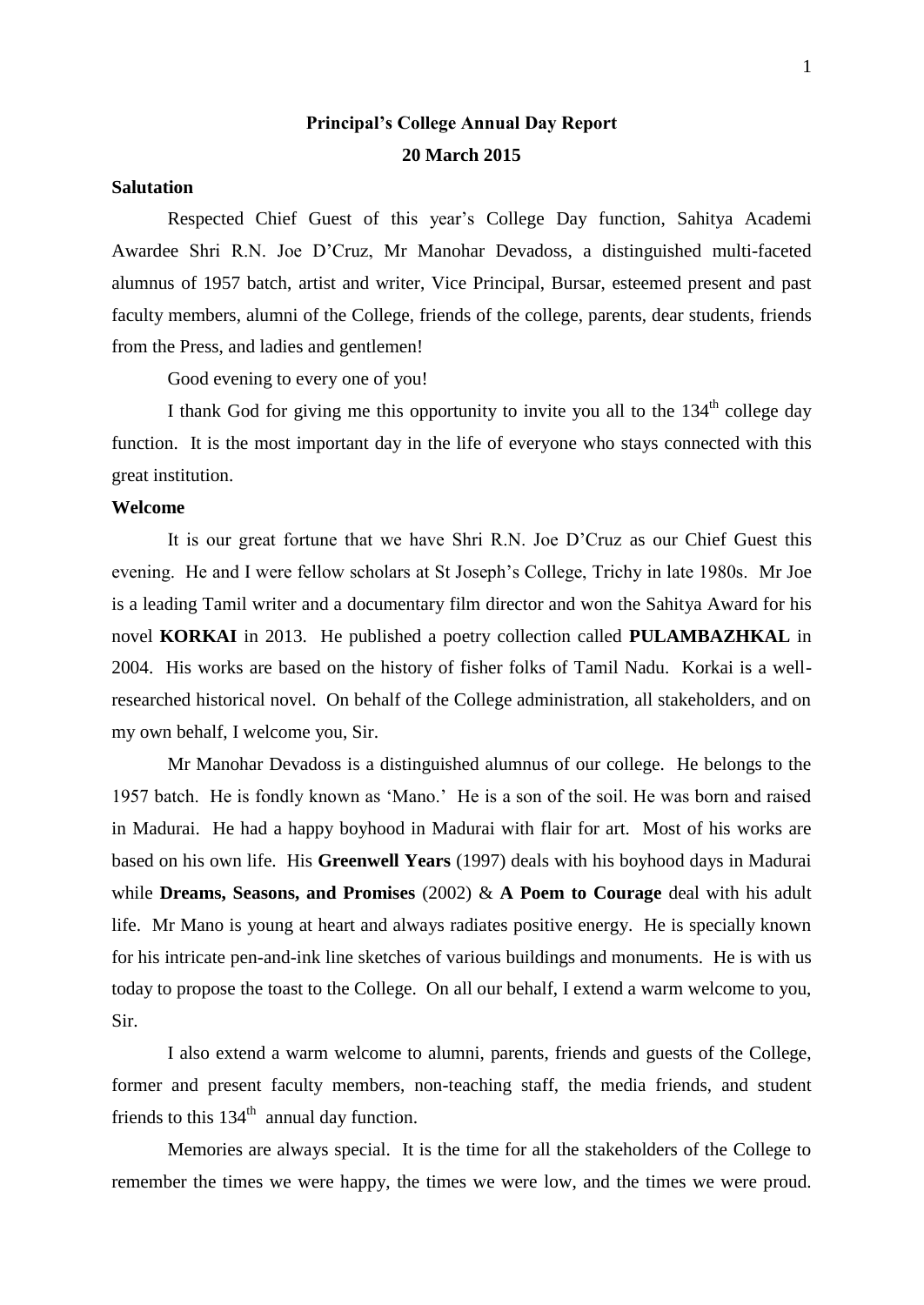Our College does not believe in counting the minutes, the hours, days, weeks and months, but counting memories. Most memories are remarkable, but all memories cannot be recalled now. Time is short. Therefore, friends, let me present to you a very brief account of happenings that we all experienced during the academic year 2014-15.

### **Faculty Retreat**

The academic year 2014-15 began with the faculty meeting on Friday 13 June 2014 and it was followed by the Faculty Retreat at Munnar up to Sunday 14 June 2014. The retreat leader was the chaplain of Madras Christian College Dr. Spurgeon.

An exclusive retreat for the non-teaching and administrative staff members was organized at Kochi from Thursday 25 to Saturday 28 September 2014. Principal, Bursar, and Chaplain addressed them during the retreat. 120 members participated.

#### **College reopening**

All classes for the seniors started with special worship at 8:45 a.m. with Day Order 1 on Wednesday 18 June 2014. In line with the tradition of the college, the principal delivered a short sermon.

# **New Admissions**

The admissions to the first year courses both in UG and PG programmes reached a new height in terms of the total number of applicants and the number of students admitted. 10,817 applicants tried, but only 2,097 secured admissions. On the whole, **one out of every five applicants** was fortunate enough to get admitted in the course of his or her choice in the college. This is the highest in the history of the College. Similarly, the College set a new record of one thousand and seventy parents who attended the Parents-teachers Meet soon after Orientation on Thursday 3 July 2014.

#### **Governing Council Appointments**

The Governing Council made the following appointments

Dr. J. John Sekar as Coordinator of Research Centre in English

Dr. J. Paul Jayakar as Coordinator of BA English SF

Dr. Anburaj Daniel Barnabas as PG Head of Botany department

Mr. D. Winfred Thomas as UG Head of Botany Dept

Dr. C.M. Jeyachandra as Coordinator of Research Centre in Zoology

Dr. J. Justin Manohar as Coordinator of Commerce with IT Dept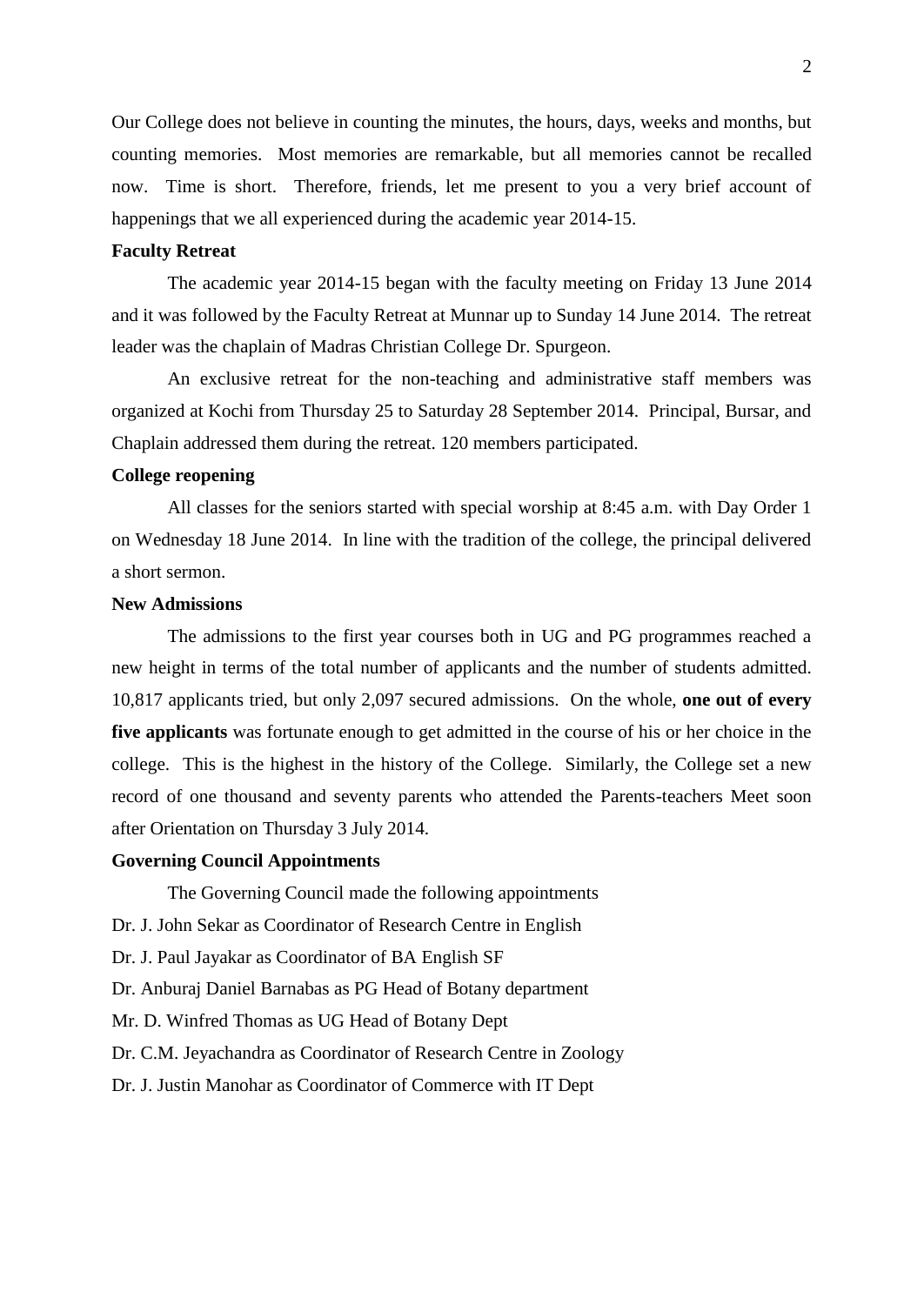#### **Faculty Appointments**

The following members were appointed under management category to the various departments after the due process of selection. This has earned the college an unenviable position of **NOT** cancelling even a single class for want of teachers right from the beginning of the academic year.

#### **English**

- 1. Mr Joseph E. Ahiman Benitez
- 2. Mr. A. Brano Jebin
- 3. Ms. J. Sunitha Evany

#### **Chemistry**

- 4. Mr. Y. Brightson Arul Jacob
- 5. Mrs. B. Kathereen

#### **Mathematics**

6. Mrs. Vinithmala

# **Commerce**

- 7. Ms. M. Akila Fletcher
- 8. Mr. A Samuel Raj
- 9. Mr. S. Anthony Rahul Golden

#### **Economics**

- 10. Dr. M. Sheela
- 11. Dr. S. Vanitha

#### **Religion, Philosophy, & Sociology (RPS)**

12. Mr. W. Prince Ernest

#### **Master of Business Administration (MBA)**

13. Mrs. Tephilla Vasantham

### **Computer Science**

14. Mr Julian Sathyadason

### **Bachelor of Business Administration**

15. Mr. Ram Diwakar

#### **Master of Social Work**

16. Ms Aswini Veronica Sampath

### **Visual Communication**

- 17. Mr Gnana D. Hans
- 18. Mr. Nagendran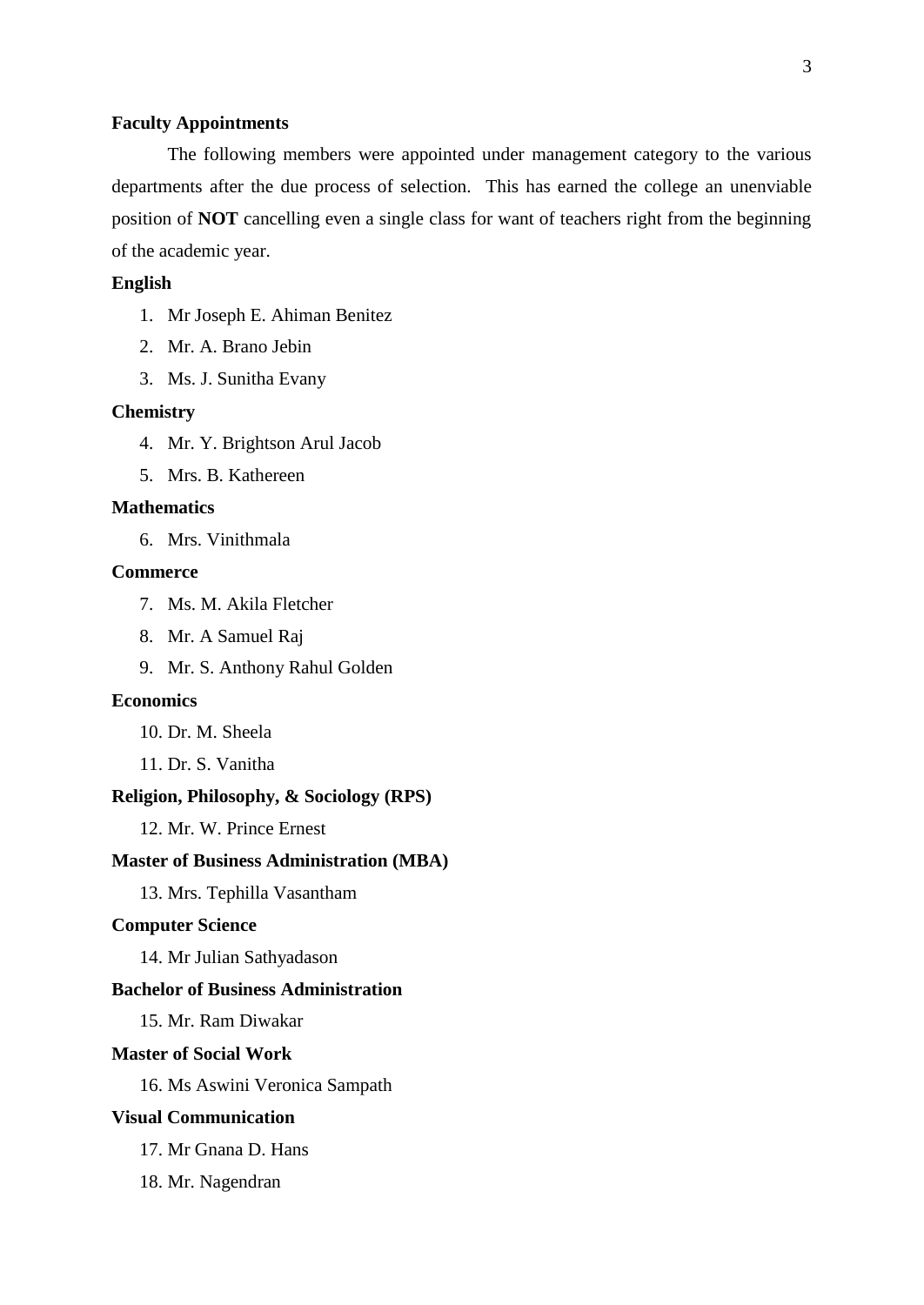#### **Salary Revision for Management Faculty and Staff**

The salaries of management teaching and non-teaching staff were revised with effect from 1 July 2014. The revision was effected after eight years.

#### **New Courses of Study**

To meet the challenges of meeting the societal demands and to render social justice to the first generation students who would like to opt for employment assuring degree programmes, the College started four new degree programmes in B.Com (IT), BA English (SF), BA French, and BA Hindi. To increase the intake in the present courses that were in demand, additional sections were started in BSc Computer Science, BCA, and BBA.

#### **Infrastructure development**

Continuing the institutional commitment to provide more and better infrastructure facilities to the internal stakeholders of the College, the administration implemented the following schemes:

- 1. Three additional classroom and a staffroom have been built on the second floor of Stoffer Hall
- 2. An Examination Hall has been built on the third floor of the Centenary Hall
- 3. The main road on the campus between the Women's Hostel to the Canteen through the Main Hall has been laid with Paver Blocks in an effort to provide dust-free movement on the campus
- 4. Smart classrooms have been created for all the 10 aided departments in the first phase of providing ICT facilities to all the departments
- 5. Two more new restrooms have been built: one near the New Building and the other behind the Flint House
- 6. Sixty four CCTV cameras have been fixed at vantage points and they are linked to the Principal's Chamber, the office of the Bursar and the office of the COE.
- 7. Efforts are being taken for online payment so that students can pay their fees hassle-free.

#### **Athikalai Thuthivelai 2014**

One of the latest additions to the college campus ethos is the early morning praising and prayers under the rubric 'Athikalai Thuthivelai' that we began to conduct between 4 and 6 am on the first Saturday at the beginning of the semester. This year, while the Bishop Amma brought the God's message on 12 July, the CSI Cathedral Presbyter Rev. David Jebaraj spoke on 29 November 2014.

Rt. Rev. Dr. G. Devakadasham was the guest of honour for this year's Carols on 21 December 2014.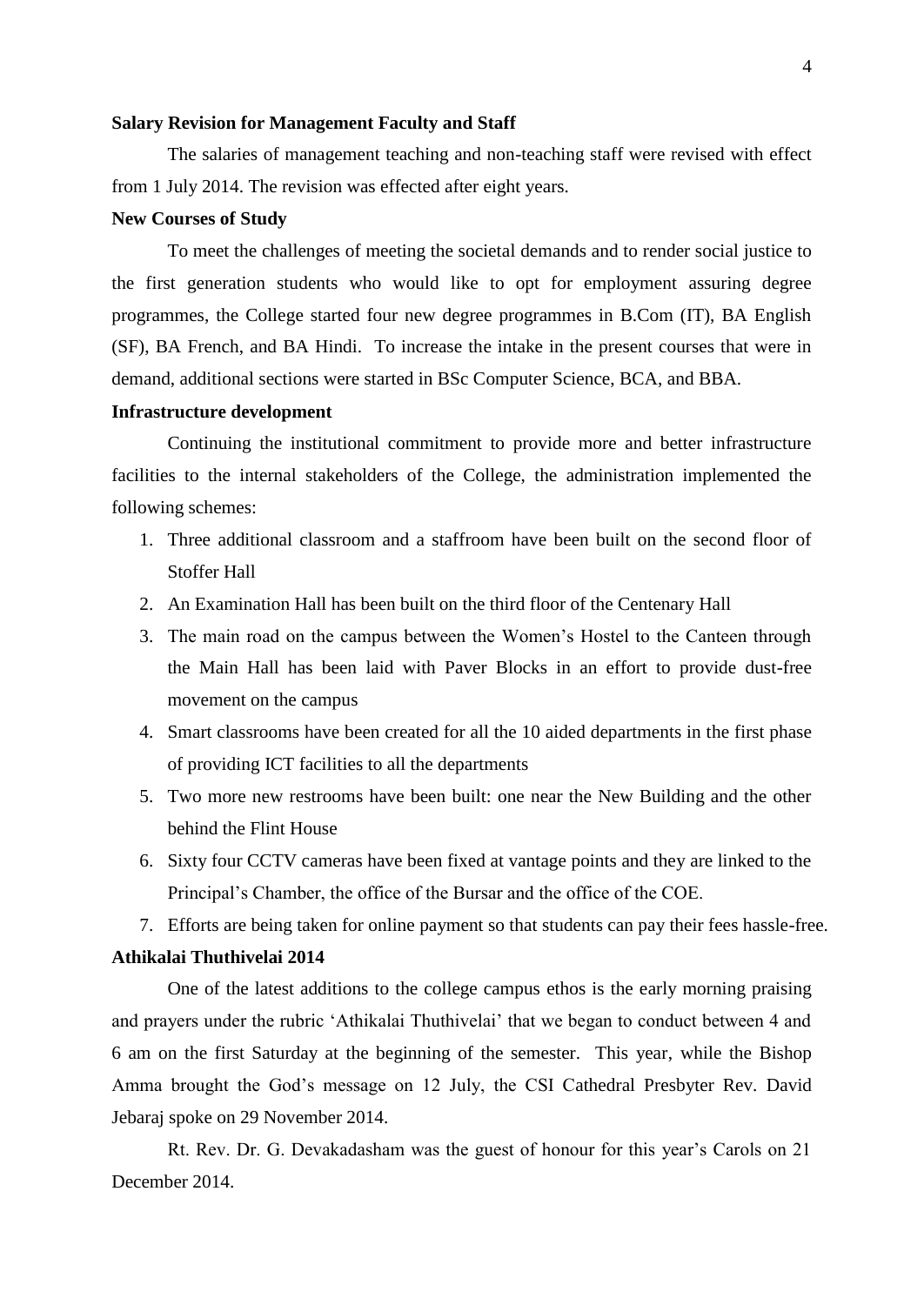#### **Inauguration of Community College**

The UGC-funded American College Community College was inaugurated at the Satellite Campus on  $16<sup>th</sup>$  October 2014. The UGC has sanctioned two diploma courses in Aqua Culture and Medical Lab Technology. It was inaugurated by the Most Rev. Dr. Deivasirvatham, Moderator – CSI in the presence of CSI- SYNOD General Secretary Devasagayam and our Bishop – President Rev. Dr. M. Joseph

### **Annual Convocation**

The Graduation Day was held on Saturday 14 March 2015. Dr R.W. Alexander Jesudasan, Principal of Madras Christian College delivered the Convocation Address. Eight hundred and forty five graduates attended the function.

### **Faculty Visits to Foreign Countries**

Dr. M. Davamani Christober, Principal & Secretary visited Thailand in October 2014 and Malaysia in November 2014 for presentation of research papers at international conferences.

Dr. G.C. Abraham, Vice Principal, visited Philippines along with two students for an international conference and Service-Learning Programme (SLP) on "Disaster Reponses, Community Resilience and the Role of Asian Universities" at Central Philippine University from June 28 to July 11, 2014.

Bursar Dr. Monica attended a conference at Malaysia in November 2014.

Dr Karunyal, Dean for Academic Policies and Administration visited Singapore and Malaysia from 28 to 31 May 2014 to present papers at the International Conferences.

Dr S. Raju, Director of MBA attended a one month programme on Advanced Leadership organized by the Haggai Institute, Hawaii in the US in October-November 2014. Along with ten students, he also visited four Malaysian industries under the banner of "Global Industrial Visit" and a one day workshop on "Opportunities in Logistics Management in Asia Pacific Region" organized by the Straits Academy of Malaysia in May 2014.

#### **NAAC Re-accreditation**

As I promised in my 133<sup>rd</sup> Annual Report, the College successfully sent the Letter of Intent for reaccredidation and the same was accepted by the NAAC Secretariat, Bangalore in October 2014. The Internal Quality Assurance Cell (IQAC) was revamped in line with the new norms of NAAC with members identified from both industry and alumni. Friends, I am happy to announce that the College sent the Self Study Report on Saturday 7 March 2015 and the same was posted on the College Website on Monday 9 March 2015 for public scrutiny.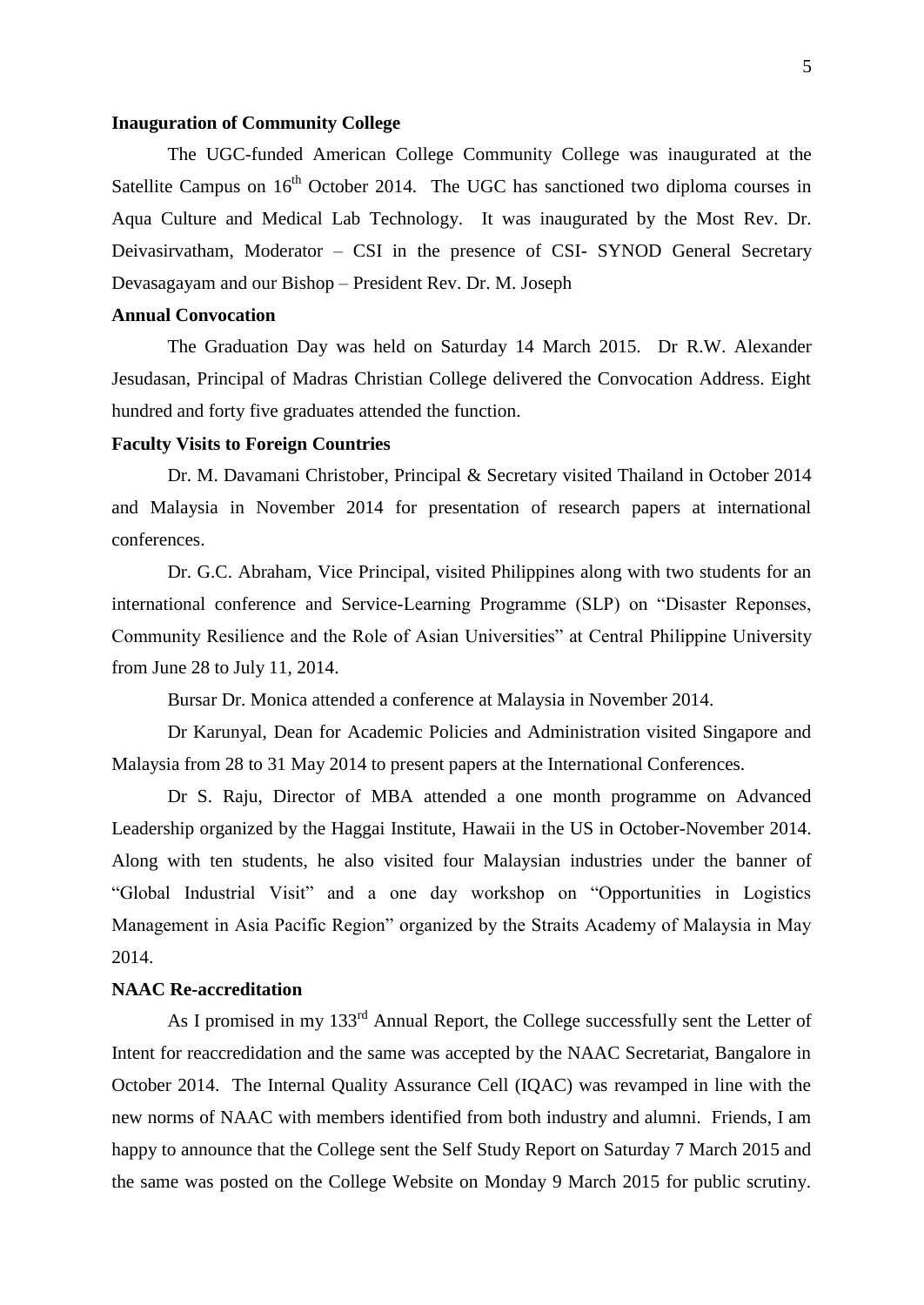It was made possible with the cooperation and help of students, non-teaching staff, administrative staff, administrative and academic officers of the college, heads and coordinators of the departments, and the entire faculty. More than half the faculty were directly involved in the preparation of the Report as members of seven committees.

### **Visitors to the College**

The College administration received a number of distinguished visitors for the various functions and meetings in the College. Some of them are Dr Gopalakrishna Gandhi, former Governor of West Bengal, Justice K. Chandru, Justice Jeyachandran, Justice Raja, Justice Rajeswaran, Mr Uthaya Chandran IAS, Mr, Subramanian, IAS, Dr. G. Srinivas, Joint Secretary-UGC-SERO, Rajiakodi, Dean, College Development Council of Madurai Kamaraj University, Mr Shilesh Kumar Yadav, IPS, Commissioner of Police, Mr Samant Rohan Rajendra, IPS, Deputy Commissioner of Police (L&O), the most right reverend Dr. G. Dyvasirvadam, Moderator, CSI, Rev. Dr. D.R. Sadananda, General Secretary, CSI Synod, the Rt Rev. Dr. Prasada Rao, and Bishop of Rayalseema Diocese, Mr. Ricky Chen, Vice President of united Board and Ms. Teydy Loo, Program director visited our campus.

### **Funds from the UGC and DST**

The college was lagging behind in settling the accounts for all the grants received during the X and XI plan periods. I am happy to share with you that due to the untiring efforts of Principal, our Bursar Dr J. Helen Ratna Monica and her team of dedicated employees, X Plan accounts and XI Plan accounts were successfully and satisfactorily settled. Friends, such efforts have paid dividends. The UGC has sanctioned a sum of Rs.4,36,18,840 for the purposes of Plan Block Grants, Community College, Women's Hostel Extension, Indoor Sports Auditorium, Multipurpose Gymnasium and research projects. This is the highest amount the College ever received.

The College secured the SC, ST, BC and MBC scholarships for eight hundred and twenty seven students to the tune of Rs.28,36,306 this year.

### **Awards and Projects**

The Principal was honoured with the Best Mathematics Teacher Award for 2014-15 by the International Multidisciplinary Research Foundation.

Dr M. Davamani Christober was elected as an Executive Member of AIACHE at the Trinial Conference at Bangalore.

Dr. Davamani Christober, NSS Convener Dr.Samuel Anbuselvan, Programme Officer Mr Jacob Ponraj and 7 Volunteers were honoured with "Regular Blood Donor" Award by Tamilnadu State Blood Transfusion Council & Tamilnadu State Aids Control Society.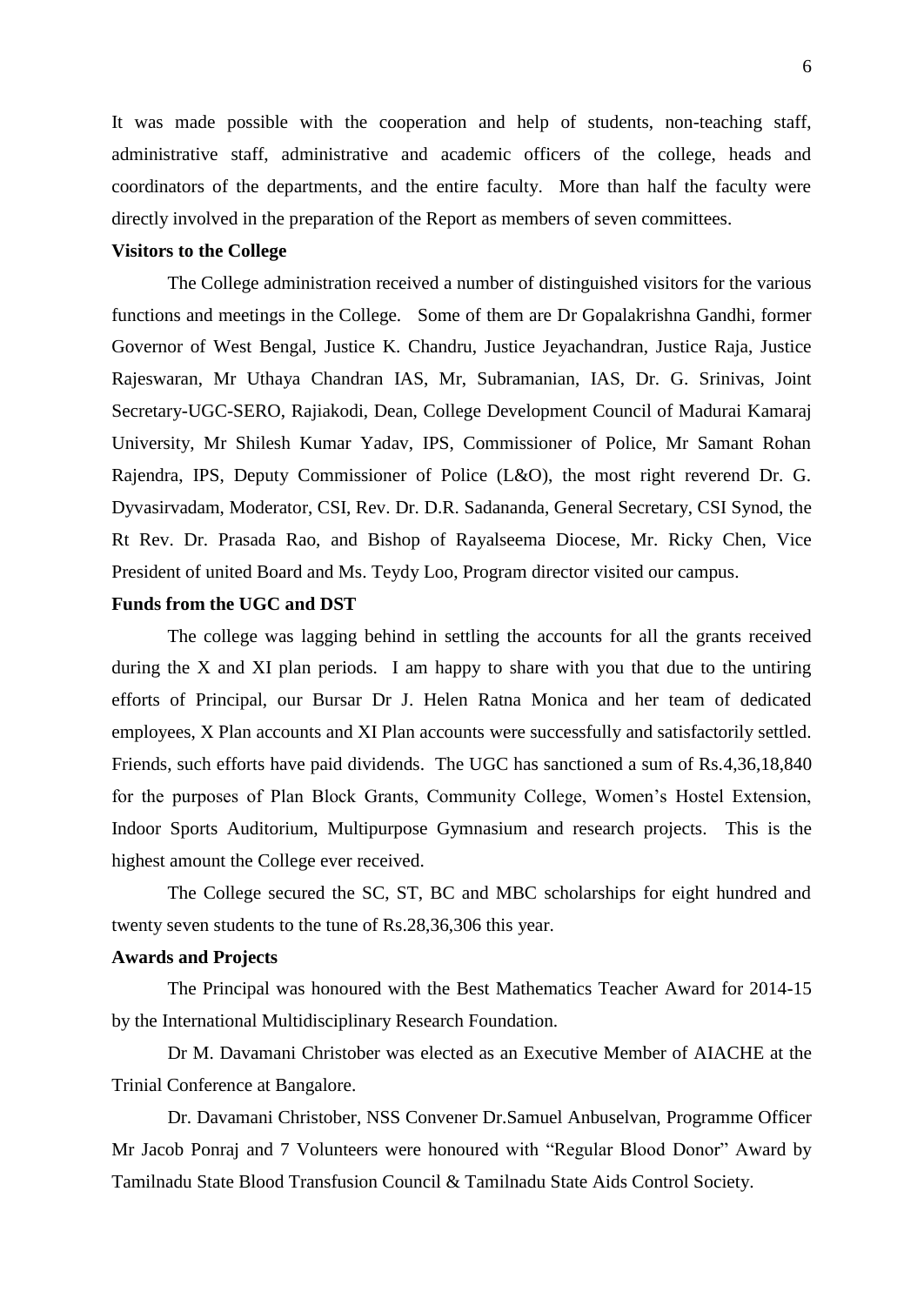Dr Paul Mary Deborah was awarded Rs.3.85 lakhs for a UGC Minor Project on Investigation of Gaseous Pollutant in Madruai Urban Atmosphere Environment and its Validation to Gaussian Dispersion.

Dr Stephen Inbanathan was awarded the UGC travel grants to participate in the International Magnetics Conference held at the International Congress Center, Germany from 4 to 8 May 2014. He was also awarded Rupees 12.6 lakhs for a project on "Simulation Studies for Iron Calorimeter Detector (ICAL) at the India Based Neutrino Observatory (INO) by Board of Research in Nuclear Sciences, and Department of Atomic Energy.

Dr. Israel of Physics department received Rs.12 lahks for a UGC project on "Quantifying Electrostatic Interaction in Pharmaceutical Solid Systems Using Charge Density Route."

Dr. K. Karthick Kumar of Chemistry department was awarded Rs.26 lakhs for a Major project by the Department of Science and Technology and Science & Engineering Research Board, Delhi. He was also recognized with Young Scientist Award by these institutions.

Mr Balakrishnan of Tamil Department was awarded Rs.2 laks for a UGC minor project on A Sociological Perspective of Children Folk Games in Madurai District.

Mr Haribabu of Tamil department was awarded Rs.2.5 lakhs for a minor UGC project on "Fertility Rituals: Collection and Recording."

Mr. S. Anthony Rahul Golden of Commerce Department received Rs.40,000 for a UGC research project on "Perception of Students and Teachers on E-Learning in Arts and Science Colleges with Special Reference to Southern States.

Dr. S. Raju, Ms. C. Reena Elizabeth, and Mr A.P. Arul Jeevaraj received Awards from National Foundation for entrepreneurship (NFED), Delhi.

NSS Convener Dr. Samuel Anbuselvan received the State level best programme officer award for the year 2012-2013.

Dr. S. Stephen Inbanathan has been honoured with membership in the organizing committee of National Symposium on Particles, Detectors, and Instrumentation from 27 to 31<sup>st</sup> March 2015 by Tata Institute of Fundamental Research.

# **Orientation and Refresher Courses**

17 or our newly appoimted faculty members are attending orientation program at Madurai Kamaraj university from 3<sup>rd</sup> march 2015 onwards.

Mr.V. S. Bright attended Refresher course from 3 to 23 February 2015 at Madurai Kamaraj University.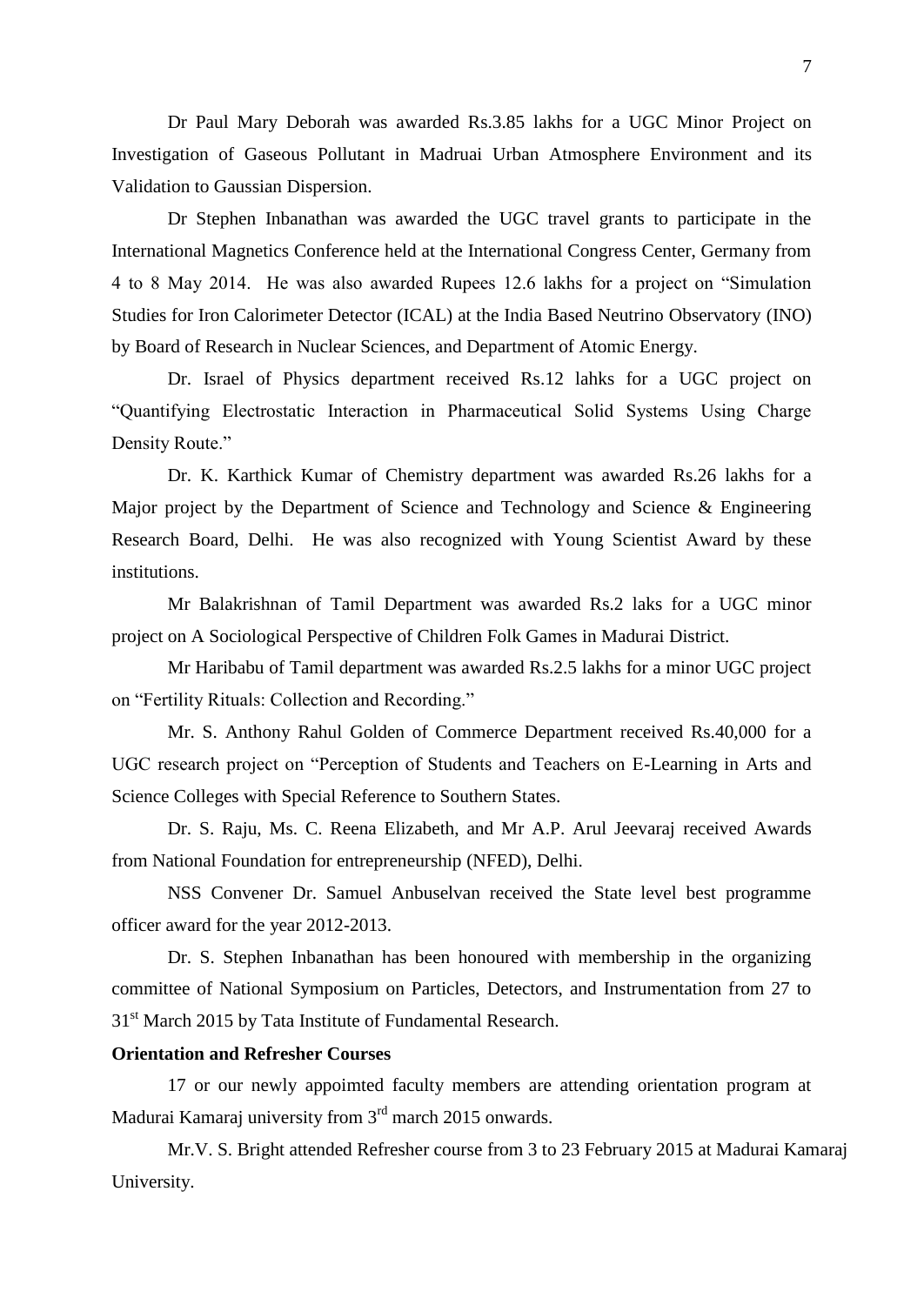Dr. S. Stephen Inbanathan and Ms. Beulah Ruby Kamalam attended refreshers course on "Recent trends in Physics" organized by Academic Staff College, MKU from 3 to 23rd Feb 2015.

#### **Conferences/Workshops/Exhibitions/Conducted**

The College hosted an international conference on Women Empowerment from 5 to 7 March 2015 in collaboration with IMRF. Three hundred delegates from across the country and the globe participated and presented research papers.

The IQAC of the College conducted a workshop for students on Quality Circle in Education on 16 July 2014.

The IQAC and Madurai Productivity Council jointly organized a Panel Discussion on the Union Budget 2014-15 on 21 July 2014.

The department of Tamil in collaboration with Kalachuvadu and Kadavu conducted a two day National conference on 23 & 24 August 2014 on Thamizhil Puthaga Panpadu.

A four day Science Exhibition was conducted jointly by the departments of Maths, Physics, Chemistry, Botany, Zoology, Bio-Chemistry and Microbiology from 6 to 10 September 2014.

The College in collaboration with the Indian Society of Criminology-Madurai Branch and Madurai City Police arranged a special talk on Role of Youth in Crime Prevention on 23 September 2014.

The department of Biochemistry conducted a one day workshop on Adolescent Health on 17 October 2014.

The department of Business Administration conducted the  $2<sup>nd</sup>$  National Seminar on Productivity Enhancement Strategies on 10<sup>th</sup> October 2014.

The department of Hindi conducted a one day National Workshop on Teaching Techniques and Scope of Hindi on  $26<sup>th</sup>$  November 2014.

The College hosted Training Programme on Counselling and Psychological Services for College Teachers on Psycho-Educational Skills organized by the District Administration and Manasa Madurai in Nov 2014. College teachers belonging to 60 colleges that come under the jurisdiction of Madurai Region of Collegiate Education attended the sessions.

The College in collaboration with Indian Institute of Public Administration, Madurai Local Branch conducted a symposium on Pre-Budget (Union Budget) Thoughts on 22<sup>nd</sup> January 2015.

Alumni of Department of Chemistry organized a one day symposium on  $7<sup>th</sup>$  Recent Trends in Chemistry on 27 February 2015.

# **Publications**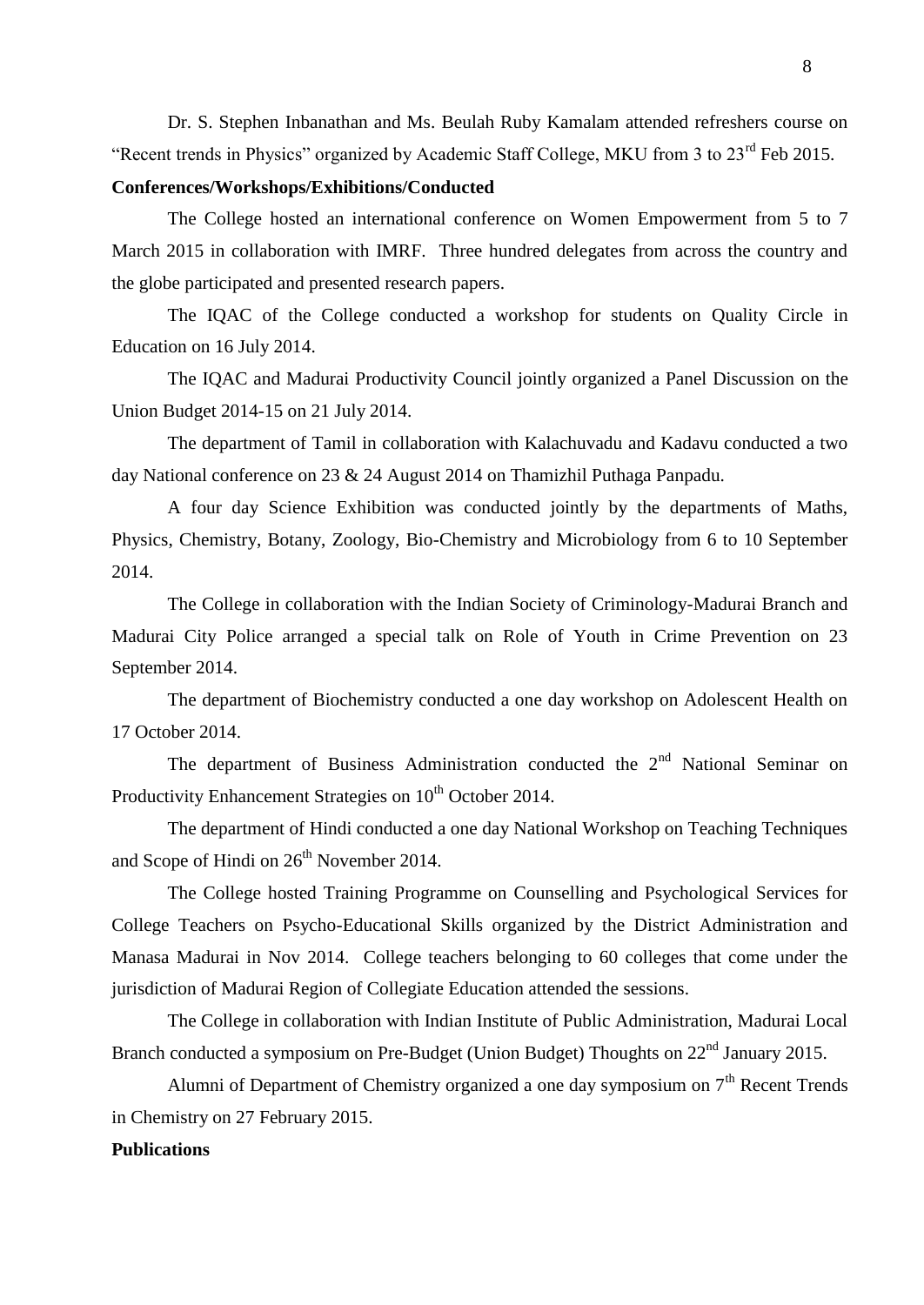The department of English published two in-house textbooks prepared by its head Dr J. John Sekar for General English students. The titles are Conversational Skills and Reading & Writing Skills.

Dr U. Balasubramainian of Tamil Department published two books on Kavimani Desiyavinayagam Pillai and Sollilagnamum and Samuga Uravugalum.

Dr. Boomiselvam of Tamil Department published a book titled "Patharasa Olikalin Thanmai<sup>"</sup>

Forty four faculty members belonging to different departments have published one hundred and fifteen research articles in national and international journals and proceedings of the conferences.

#### **Presentation of Research Articles and Invited Talks**

Seventy eight faculty members belonging to different departments have presented one hundred and fifty seven research papers in the various national and international conferences. Some of them have acted as chairpersons of technical sessions. Twenty three professors have delivered fifty five invited talks in their areas of specialization.

### **Meetings, Workshops, and Conferences Attended**

Eight senior professors from the various departments attended the Boards of Studies meetings in different autonomous colleges. Thirty one teachers attended fifty three workshops, seminars, and conferences.

The details of publication, presentation, and participation are too lengthy and too numerous to mention here. It is therefore decided to include them all in the College Magazine that will be released before June 2015.

#### **Notes from Departments**

#### **English**

Department of English staged Shakespeare's **Romeo and Juliet** from 23 February to 28 February 2015 and it was directed by Mr N. Elango. Postgraduate department organized a workshop on "The Speech' for its students conducted by Dr. Francis Jarman, University of Hildesheim, from 1 to 5 September 2014. Pegasus was celebrated on Friday 13 February 2015 with 201 participants from 16 colleges from across the State. Nine postgraduate students and four MPhil scholars presented research papers at an International Conference on English Language Teaching at VIT-Vellore in January 2015.

#### **French**

Amerench, an inter-collegiate cultural festival was conducted on Saturday 7 March 2015.

### **Mathematics**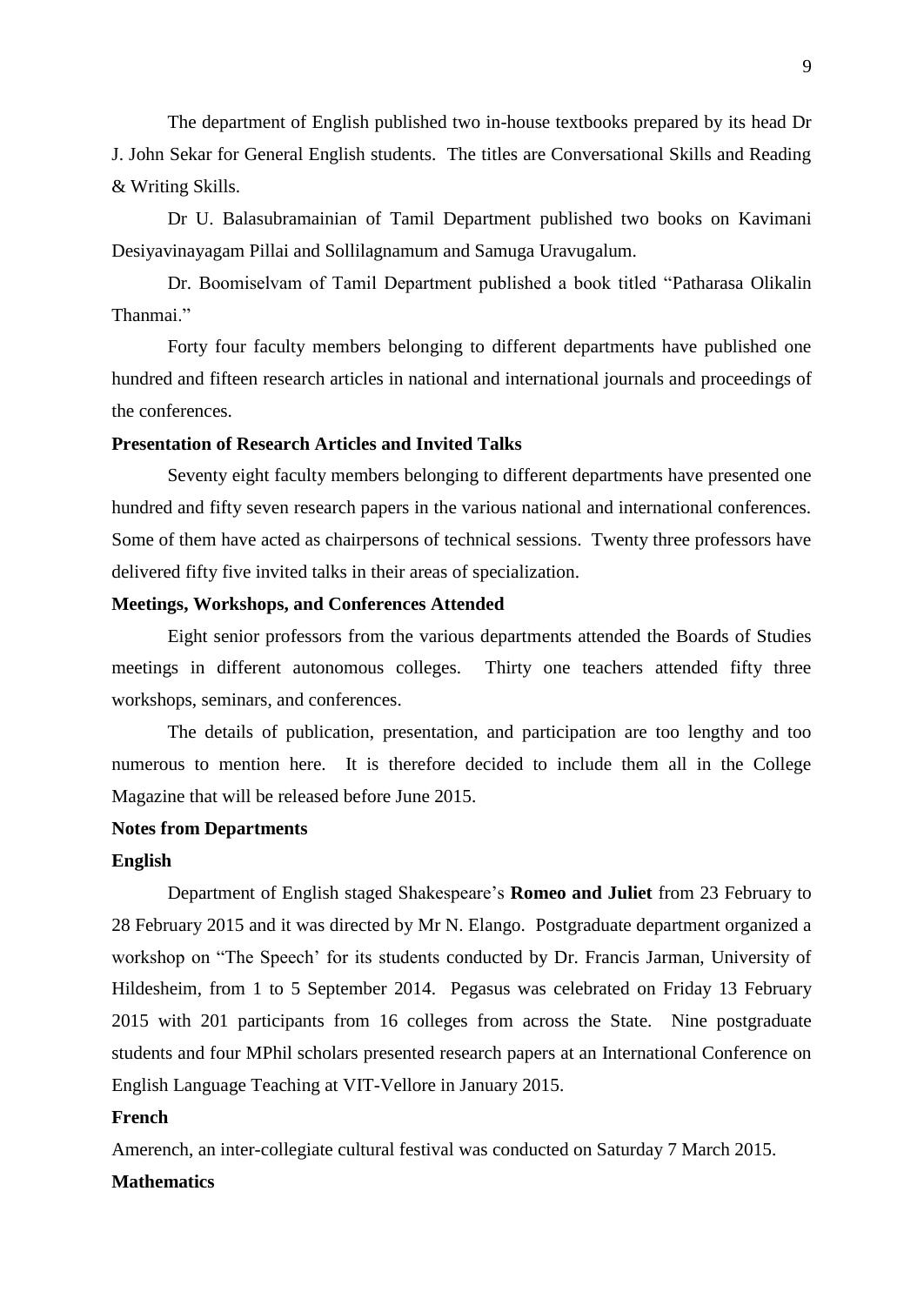Mr B. Johnson of Mathematics department was conferred PhD by Madurai Kamaraj University. Analgioca has been replaced by AXIOMATICA that was celebrated on  $4<sup>th</sup>$  March 2015. Eight students won several prizes in inter-collegiate competitions while two students participated in a workshop at the Tamil Nadu Central University. 1988 MAT series students instituted an endowment in memory of Mr Joseph Rajapandian to provide scholarship for undergraduate Mathematics students.

### **Physics**

In collaboration with Breakthrough Science Society-Tamil Nadu Chapter, the undergraduate department of Physics organized **National Science Day** on  $26<sup>th</sup>$  February 2015. Sixty students from city colleges participated while ten students made oral presentation on impact science and its discovery and their role in nation building. Quiz, elocution, essay writing and collage making were conducted.

The department organized a series of high quality talks on "Carbon-based Nanostructures: Beauty, Form, and Function" by Dr Chacko Jacob, Senior Professor from IIT-Kharagpur on  $19<sup>th</sup>$  March 2015.

PHOBOS, an inter college competitions among UG physics students was organized on 3rd March, 2015. 144 participants from 11 colleges in and around Madurai participated. Several students of the department won prizes in the inter-collegiate competitions held at NIT-Trichy.

The self-financed department of Physics organized an alumni get-together on 14 March 2015 and fifty old students attended.

### **Zoology**

The Undergraduate Department of Zoology celebrated International Darwin Day on  $12<sup>th</sup>$  February 2015 and conducted Drawing Competition that highlighted Darwin's contribution to Biology.

Dr. K. Navaneethakannan prepared the course materials on Immunology and Immunological Techniques and was a course reviewer for Diploma in Forensic Biology and PG Diploma in Environmental molecular Diagnostics of Madurai Kamaraj University.

Ms Joy Sharmila submitted 4 species of butterfly's gene sequence in Genbank. The data is available in EMBL Europe and DNA data bank Japan. She is also a co-author of the book titled **Butterflies of Alagar Hills**.

Mr. Rajesh conducted a number of awareness camps in educational institutions on environment and he has several articles published in the leading English and Tamil dailies.

### **Economics**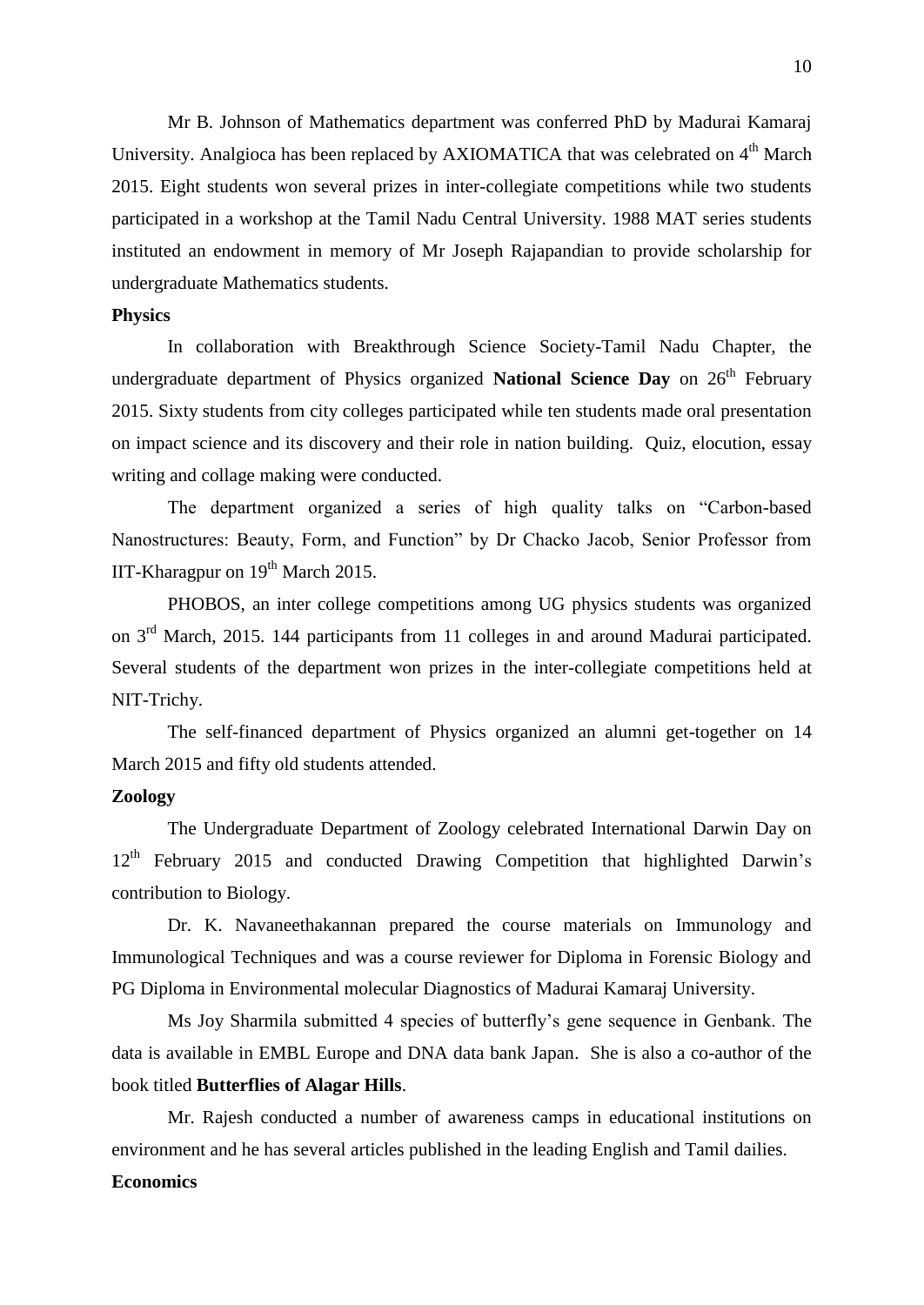Two of Dr. C. Muthuraja's research candidates were awarded PhD by Madurai Kamaraj University. S Hanu Shankar of II BA won Malcolm Adiseshiah Award in elocution competition organized by Arul Anandar College.

### **Commerce (aided)**

In commemoration of the  $25<sup>th</sup>$  year of celebrations of the Postgraduate Department of Commerce, a magazine named "COMCAR" and an address book is being released.

Mr. Justin Manohar chaired session at National Seminar on E-Banking held at Lady Doak college, Madurai.

M.Phil scholars participated in various panel discussions, workshops, and presented papers in seminars in various colleges.

Undergraduate students participated and won prizes in various competitions held at Holy Cross College and Jamal Mohammed College, Bishop Heber College, St. Josephs and Hall Mark Business School Trichy, VHNS College, Virudhunagar, RL Institute, Madurai, St. Xavier's College, Palayamkottai, and MEPCO Engineering College, Sivakasi.

# **Religion, Philosophy and Sociology**

The department organized three invited lectures by old students who are well-placed in society on different topics to motivate the current students and to have a dialogue between them. Messrs Sundar Kali, Karthik Lakshman, and R. Kumaran interacted with students.

# **BBA**

The department organized the intercollegiate cultural competition called Tycoon on with 160 participants from 16 colleges in and around the city. To provide practical exposure to management, the students were taken to a three day Industrial visit to TATA Tea at Munnar. Career development programmes on "time management" and "stress management" were conducted exclusively for the final year students.

### **Commerce with Computer Application**

The department organized four guest lectures on topics of contemporary relevance for students. 22 Students won I prizes in 13 competitions that include one overall shield.

### **Commerce with Information Technology**

Three papers were presented in conferences by students and students participated in 9 competitive events and won prize in one.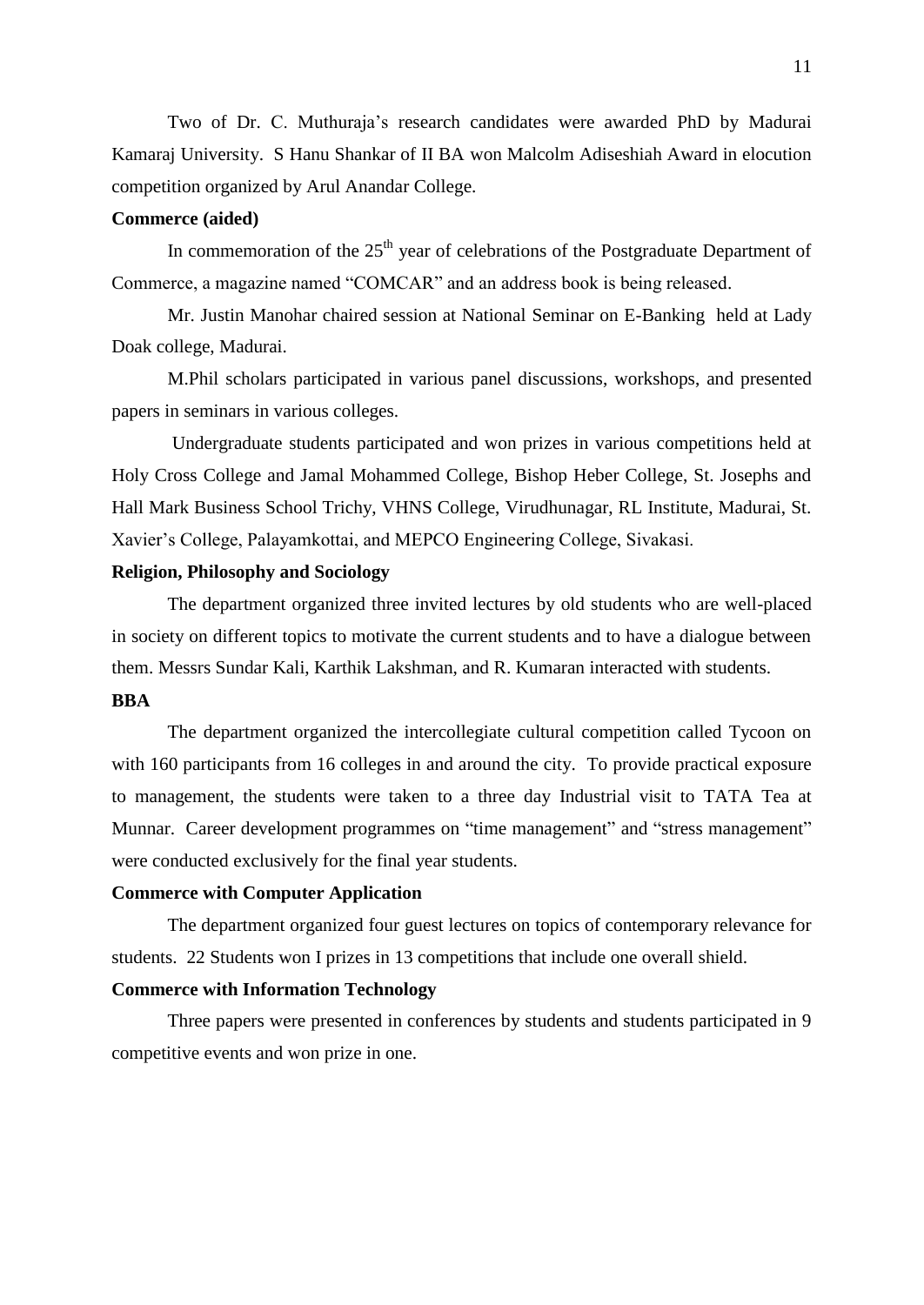#### **Computer Science**

The department organized three student seminars on SAP, Career Opportunities and Open Source in September, December 2014 and January 2015 respectively. It also organized BYTES 2k15 on  $25<sup>th</sup>$  February 2015.

# **BCA**

Department's annual cultural festival "Hover 2K15" was conducted with the theme of 'Smarter Education System."

### **Biochemistry**

Final year students visited the research lab, production unit of AVN Ayurveda Formulations and gained knowledge on various instruments of R&D lab and the processes involved in the production unit. They also visited AVN Arogya Ayurvedic Hospital on  $11<sup>th</sup>$ August 2014. Forty five students visited Central Food Technology Research Institute, Mysore on  $26<sup>th</sup>$  September 2014 during the field trip. First year and second year students visited Hatsun Agro Products Ltd and Anatomy Museum at the Madurai Medical College respectively.

BIOCHEMICA'15 was organized on  $3<sup>rd</sup>$  March 2015 and students from seven colleges participated in the inter-collegiate culturals.

### **Visual Communication**

Five days workshop on Television production was conducted by Mr. C. Manikandan D.F.T Assistant Professor and Filmmaker from July  $7<sup>th</sup>$  to  $11<sup>th</sup>$  2014.

Three days workshop on Photography as a visual Language was conducted by Mr. L. Selvaprakash Chief Photographer, Time Out Magazine, Bangalore from August  $18<sup>th</sup>$  to  $20<sup>th</sup>$ 2014.

Thirteen students attended the International Film Festival at Kambam organized by the Tamizhaga Murpokku Eluthhalargal Sangam from August  $9^{th}$  to  $13^{th}$  2014.

Students participated in **"Karisal Thiraivizha"** organized by Manonmaniam Sundaranar University, Tirunelveli from 2 to 4 February 2015.

### **MBA**

The department organized 10 seminars, 7 industrial visits, one Neurolinguistic programme, and two Entrepreneurship awareness Camps. It achieved a remarkable progress in placing 70% of their students in the right job.

# **MCA**

Mr. Sathish Rajagopalan from Sydney, Mr Aravind, Senior IAM consultant at Open Windows, Sydney, Mr Franklin Pravin consultant at Insynchro, Malaysia, Mr Saravanan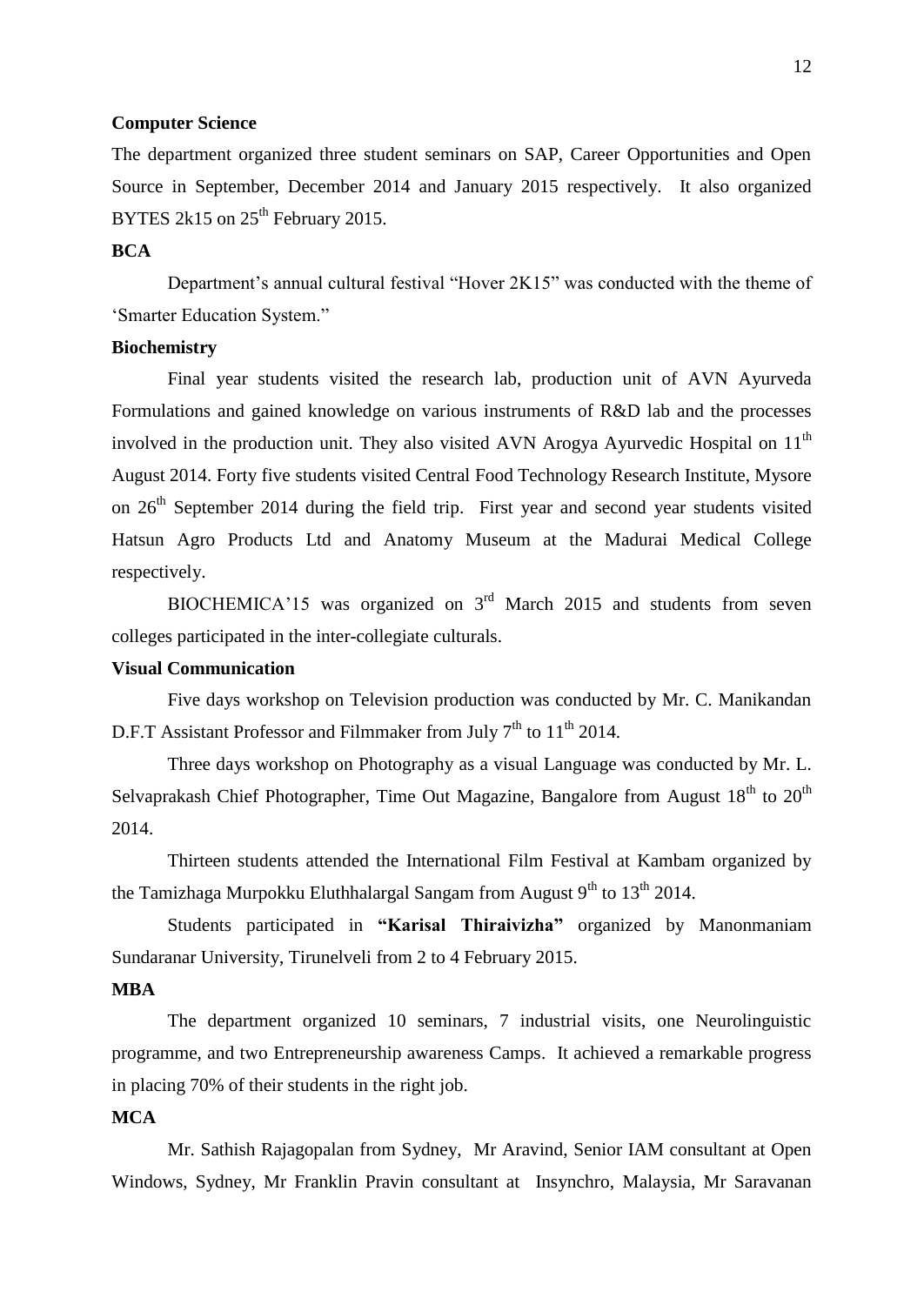Shivaji, Project Leader, TCS Kerala, and Paul Sundar Singh, Vice President of ACCENTURE, Chennai are all distinguished alumni of the department who helped the students by way of talks and workshops during the current academic year.

### **MSW**

Opportunities were created on and off campus to equip students with the much needed sensitivity and the reflex for active engagement in understanding self and society. Faculty shared the responsibility of taking students on weekly field trips, institutional visits and interaction with NGO's; trained the students or judicious interactions in correcting the social evils rampant in the civil society. The department organized **Self and Social Skills for Strategic Intervention in Community Outreach – a workshop cum rural camp conducted** at CESCI, Kadavur and Sathuragiri Kanagam at Virudhunagar District.

#### **Daniel Poor Library**

One thousand and thirty nine books (1039), thirty nine (39) journals, thirty two (32) magazines were added to the library during the academic year 2014-15. Inflibnet on-line E-Resources is provided to our faculty members from June 2014 onwards. These resources include more than 97000 e-books and 6000 e-journals. Seven additional materials were added for the use of visually challenged users.

42,931 users used the library during this academic year. 14,402 books transactions were made in the form of Issue, Return and Renewal of books. Six orientation programmes were conducted for the newly enrolled UG & PG students. Career Development Cell was opened and 17 students were registered as members and are given facilities to prepare for competitive exams like UPSC and TNPSC. Internet browsing centre is open to the users free of cost from August 2014. e-group mailing service introduced to faculty members. The opening of the library was advanced to 8.00 a.m. instead of 9.00 a.m. for the benefit of the users from June 2014.

### **Department of Physical Education**

21<sup>st</sup> Thiru N. Muthiah Ambalam Memorial Volley Ball State-level tournament was conducted in the second week of August 2014 with the participation of twenty two teams.

The second Bishop Dr. A. Christopher Asir Memorial State-level Hockey tournament was conducted in February 2015 with ten participating teams.

This year 26 players represented Madurai Kamaraj University in the Inter University tournaments and the College won the Mu.Va. Cup for the maximum number of university blues contributed to the university after a gap of twenty years.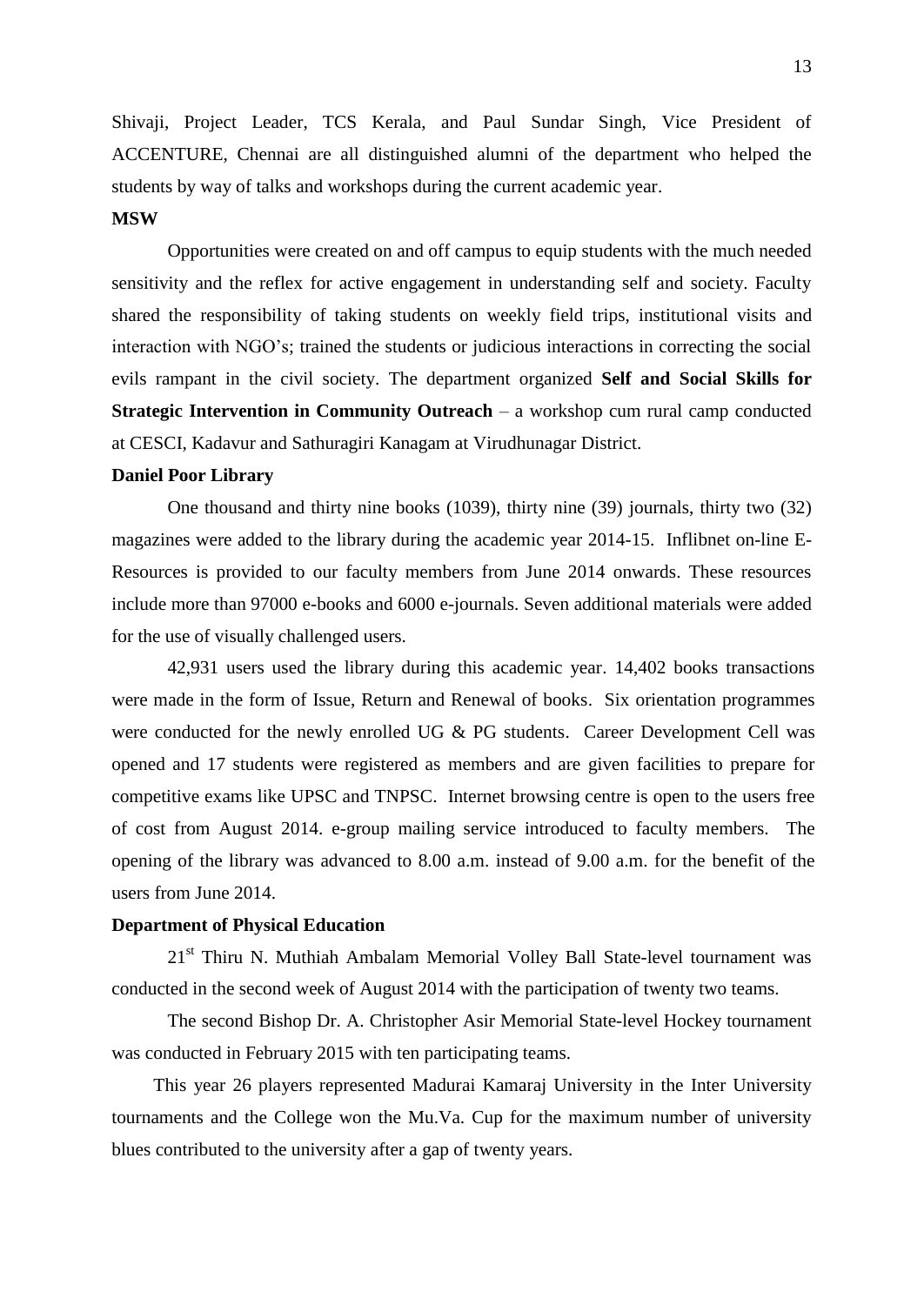The college volley ball team was the winners in the Madurai Agri university Golden Jubilee state level inter collegiate volley ball tournament, the Madurai District volley ball league match, and the MK University 'A' Zone Volley tournament.

The College hockey team was the winners in the MK university Champion Colleges hockey tournament, the state level PSN Hockey trophy conducted by the PSN Engineering College, Tirunelveli, continuously for the second time, the Evangeline Memorial National level hockey tournament conducted by Karunya University, Coimbatore, and the second state level Bishop Dr. A. Christopher Asir Hockey tournament conducted by The American College. The team has received Rs. 45,000 as cash award in the open tournaments.

The football team won the MK University 'A' Zone football tournament.

The basketball team and the kabaddi team were runners-up in the MK University 'A' Zone basket ball and kabaddi tournaments.

The handball team won the MK University 'A' Zone and the Excel cup.

The badminton team won the MK University 'A' Zone Badminton tournament. It was the runners-up in the MK university Champion Colleges Badminton tournament.

The College won the MK university Champion Colleges Chess tournament.

The ball badminton team was the runners-up in the MK University 'A' Zone Ball Badminton tournament

The College was the Champion in the MK University Inter-Zone Athletic Meet for the consecutive year.

### **Placement**

The academic year 2014-15 is very successful in placement support, particularly for MCA and MBA departments. Almost 100 per cent of the final year MCAs got the Project placement at Sysfore Technologies, Bangalore, Rhein brucke IT Consulting Pvt Ltd, Hinduja Tech Ltd, Gritsys and Ramco Chennai and all are likely to be absorbed in the respective companies.

3 MBA students became entrepreneurs, 2 got placed in Saudi Lighting Company. SAUDI ARABIA and GATES ENGINEERING AND SERVICES Pvt. Ltd., SINGAPORE and 17 students are placed in several MNCs and other leading institutions in India. Some of them are UAE Exchange, Bluray Dental Products, Win Med Products, Winways Computers, Aishwarya Silks, Blue Chips Pvt Ltd, Lue Chips Pvt Ltd, VST Motors, Bluray Dental Products, Reliance Fresh Retail, TVS Infotech, The Hindu, Arokya (HR Division), HDFC Life, Yamaha and Shawsun Pharma.

Three MSc Microbiology students got placed in MEDICOS, Hyderabad.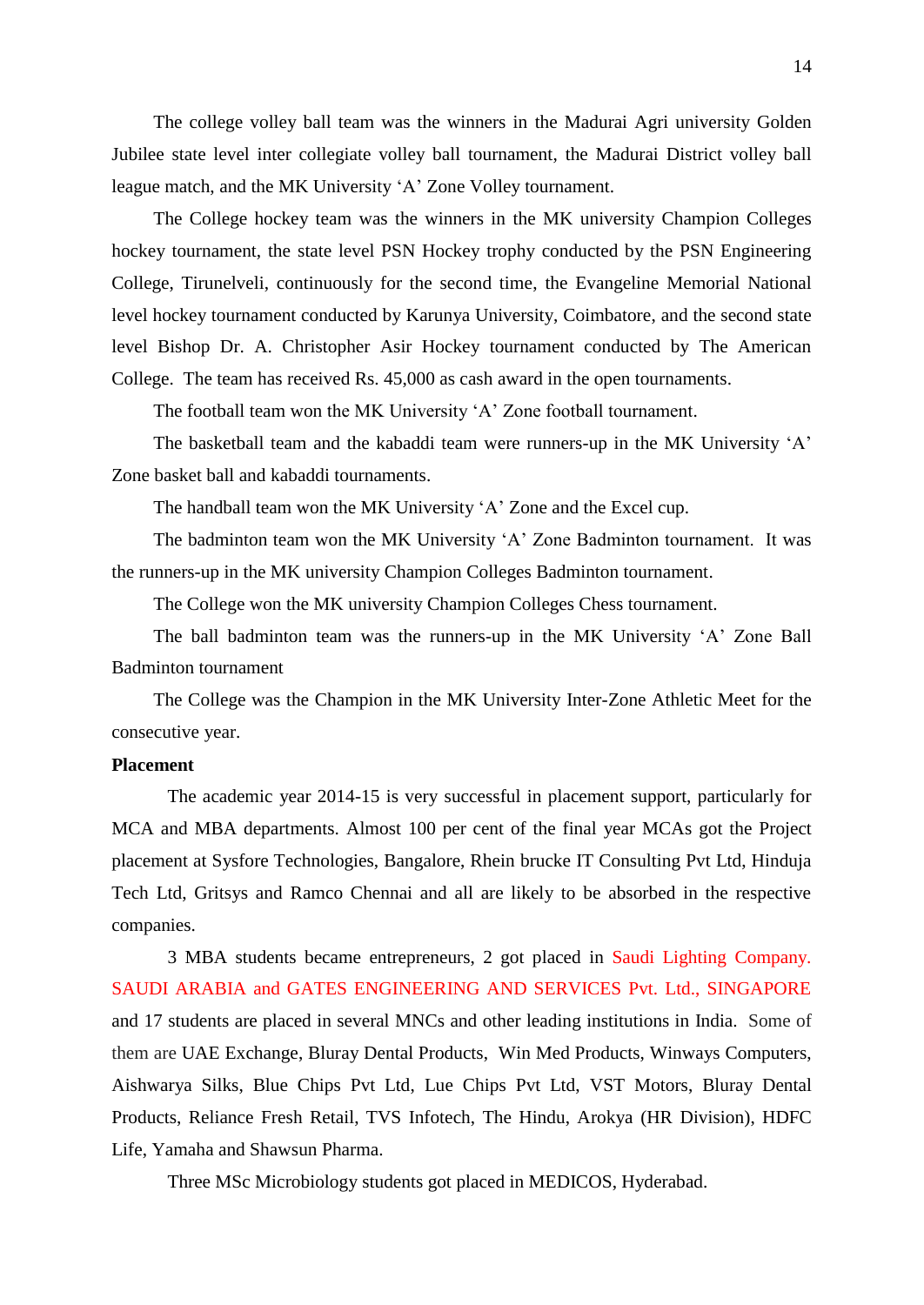#### **Students Service Committee**

Our Students participated in various inter-collegiate programs and brought laurels to the college. The following are the organizations where out college teams won the prizes: Peniel Rural College of Education, Madurai Collectorate, Tamilnadu Government Forestry Department, Tamilnadu Agricultural University, Tamilnadu Theological Seminary, Alagappa Institute of Management, Ulaga Tamil Amaippu, and Hindustan College.

### **Jivana Jyoti**

The Orientation program for Jivana Jyoti students was held on  $12<sup>th</sup>$  Sep. 2014. Faculty members from English taught Communication skills, from Social work taught Personality Development, from Business Administration taught Front Office Management, Messrs Sundar and Rajesh taught Yoga.

Various Companies and Industries visited our campus and interviewed our students for placement on  $9<sup>th</sup>$  January 2015. Computer Center continued its support to various academic programs of the college.

# **Service Learning Programme**

The District administration and the Joint Director of Collegiate Education of Madurai Region asked the educational institutions to create awareness among people about Dengue fever and about the preventive measures taken to contain the spread of Dengue fever. In response to this request, the Service Learning Programme (SLP) of the American College conducted a Dengue Awareness Programme on the  $19<sup>th</sup>$  of February 2015 near the college Belfry. The Corporation Commissioner Mr. Kathiravan I.A.S is the Guest of Honour and he appreciated the work done by the SLP of the College. Students of SLP staged a **street play** in Vaigai Colony to create awareness and on the measures to be taken to prevent Dengue fever.

## **Rotaract Club**

Installation of office bearers was held on  $18<sup>th</sup>$  Oct 2014. It organized

- an awareness campaign on "Green Rally Clean Madurai" and submitted a memorandum to the collector to clean Madurai City on 1<sup>st</sup> Dec 2014.
- Christmas celebration in the juvenile home and in the Deep Orphanage home on  $21<sup>st</sup>$ and 23rd Dec 2014.
- workshop on Stress Management" in the College on  $11<sup>th</sup>$  Feb 2015.
- Rotary Youth Leadership Awards-2015" in the College on  $12^{th}$  Feb 2015.
- an awareness campaign on "No Smoking Day" along with the Top Kids on 13 March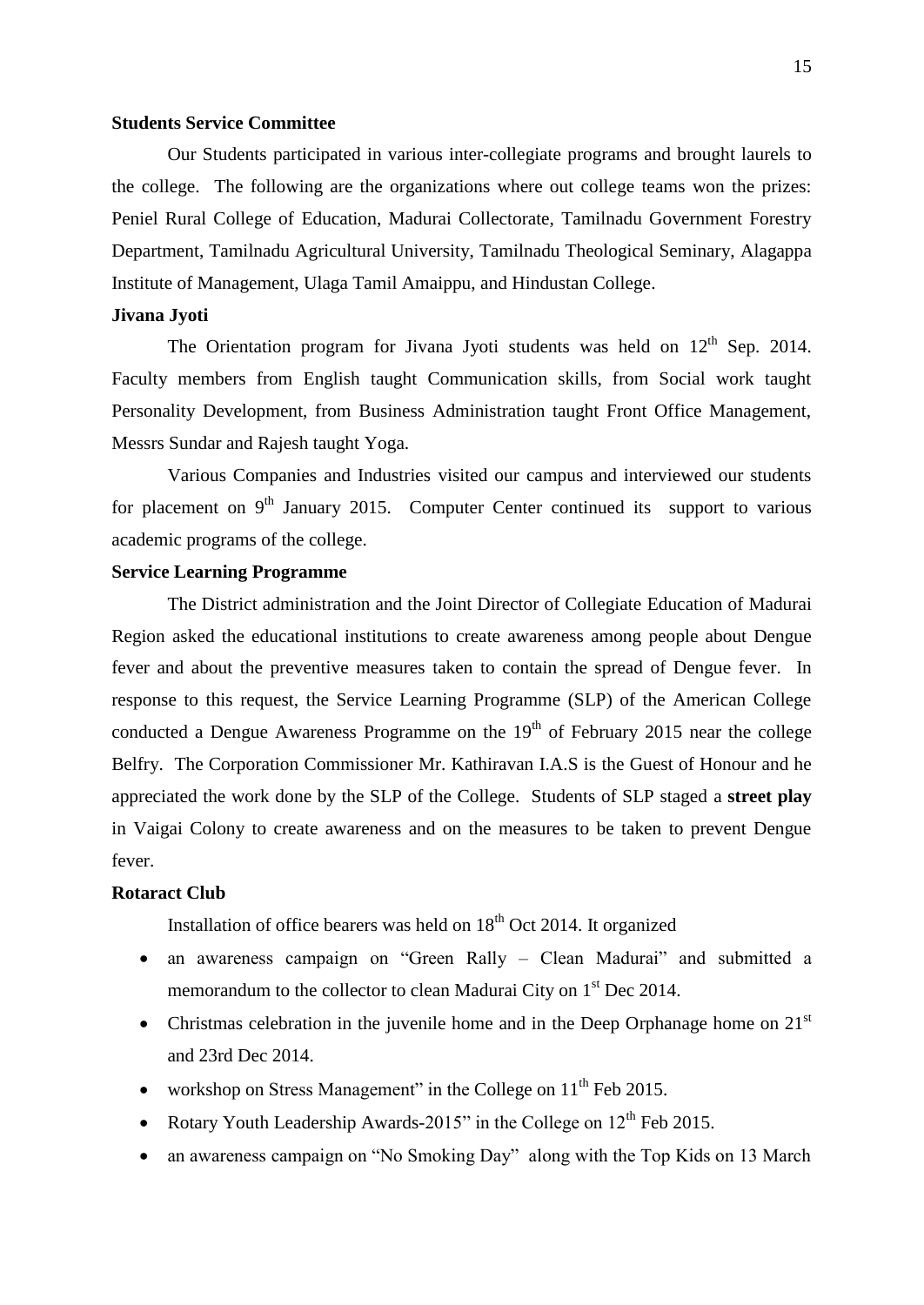2015. Monthly Bulletin " The American College Rotaract Tweets" was released by the Commissioner of Police

• panel discussion on Union Budget 2014-15 on  $18<sup>th</sup>$  March 2015

### **Green Club**

Soil Day was celebrated on 5th December 2014 with Dr. J. Ebenazer who delivered a special talk on "Soil the Hot Plate of the Earth." Around 100 students attended the talk.

Ozone Day was celebrated on 16<sup>th</sup> September 2014. Dr. G.C. Abraham delivered a special talk on Nature's Sunscreen.

Campus Bird Count Day was celebrated on 13<sup>th</sup> February 2015. Twenty five Club members were involved in this activity and counted 400 hundred birds of 25 types: Spotted owl forest wagtail, Trango, Jungle Bobler, Shikra Eagle, Dove, Myna, Parakeets, Asian Kuil.

A Survey on House Sparrow in and around Madurai was done to mark the house sparrow which falls on  $20<sup>th</sup>$  March 2015.

# **Ladies Club**

A special meeting of Ladies Club was held on  $6<sup>th</sup>$  February 2015 to discuss the modalities of expanding the personal and social space in life. It organized a one day trip to Thekkadi on 14<sup>th</sup> February 2015. The Club organized a display-cum-sale of Silk Sarees on  $10<sup>th</sup>$  October 2014. Women Forum provided logistics to the conduct of the International Conference on Women Empowerment from  $5<sup>th</sup>$  to  $7<sup>th</sup>$  March 2015.

## **NSS**

Our NSS volunteers were very active this year as was in the past. They organized 4 blood donation camps and donated 923 units of blood to the Blood Bank, Govt Rajaji Hospital, Madurai and successfully completed the seven days special camp in the adopted villages of 7 Units.

NSS units of the College were honoured with Special Motivation Award for Blood Donation by Tamilnadu State Blood Transfusion council & Tamilnadu State Aids Control Society and Best Institutional Award by Youth Red Cross.

NSS Volunteer Ms Anitha selected and commendably participated in the National Republic Day Parade Camp at New Delhi, representing Tamilnadu NSS team.

Programme Officers attended a number of seminars and conferences. Student volunteers received a number of awards for their meritorious and outstanding work.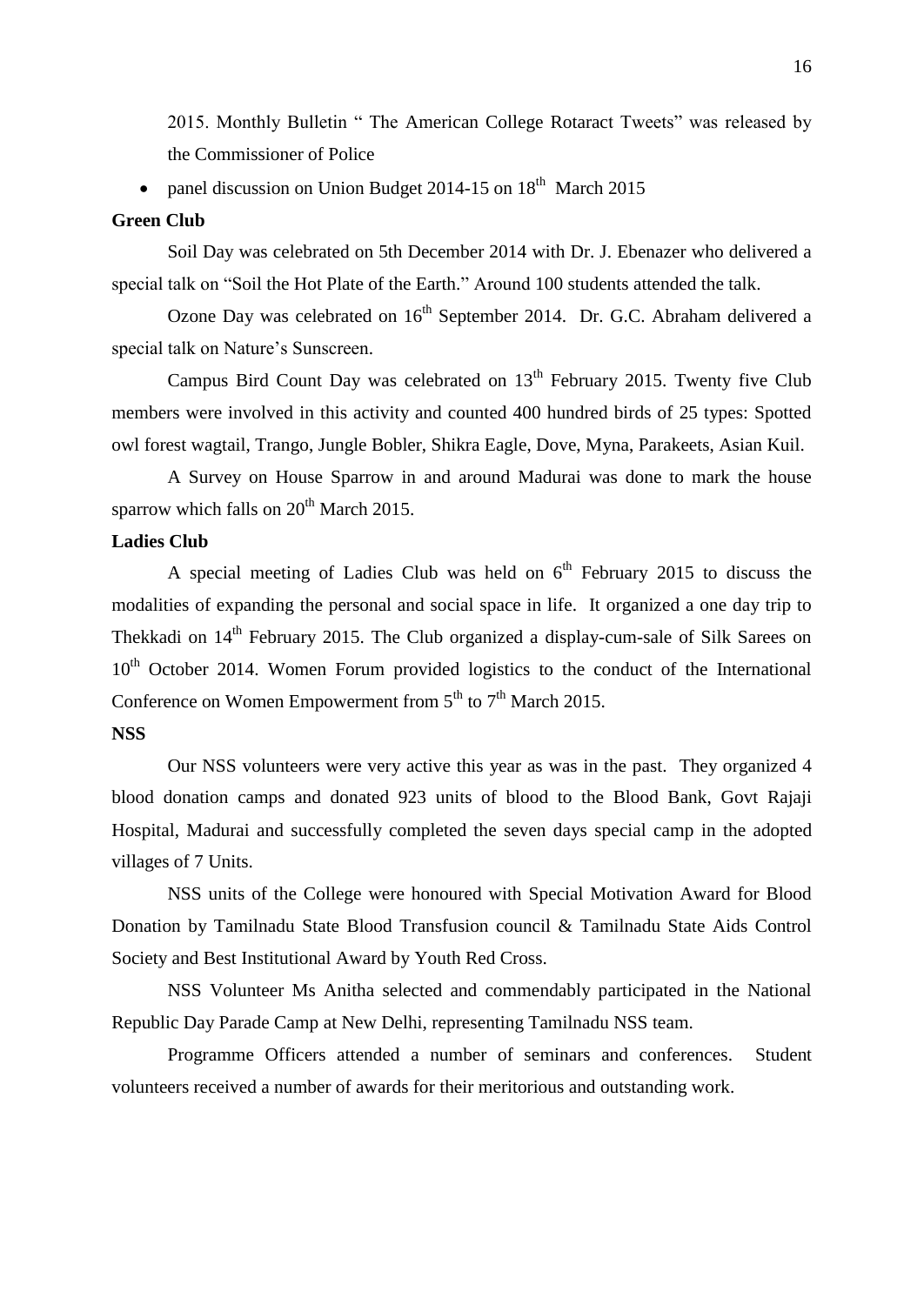#### **NCC Army**

The National Cadet Corps witnessed yet another year of excellence and achievements during this academic year. Cadet T.Balachandar of II year B.Sc Botany attended All India Thal Sainik Camp (TSC- 2014) at HQ NCC, New Delhi in September 2014. Cadet P. Nagendiran of II year B.A Economics and Cadet J. Abraham Willingdon of II year B.Sc Chemistry attended Army Attachment Camp (AAC) at Officers Training Academy (OTA) Chennai in September 2014. Cadet P.Anbalagan of II year B.Sc Mathematics attended NATIONAL GAMES -2014 at HQ DG NCC, NEW DELHI in October 2014. Cadet N. Manoj Kumar of II year B.Sc Zoology attended Advance Leadership Camp (ALC) in January 2015.

Besides, the Army wing conducted a number of awareness programmes on various issues such as SSB Training Capsule, Anti drug rally in July, 2014, Book Walk in August 2014, Rain Water Harvesting in November 2014 and Anti-Alcohol Rally in January 2015.

# **NCC Navy**

The year 2014-15 again saw the familiar trend in the achievements by our NCC NAVY cadets at the national level competition and camps. Cadet D. Maheshwaran of II Year Chemistry was nominated as the cadet from Tamil Nadu Pondicherry and Andaman Nicobar Directorate for the Best cadet competition in the Republic Day Camp held at New Delhi and he was awarded gold medal in the Inter group competition held at Chennai. G. Vishnuwardhan of II Year Physics was part of the Tamil Nadu Pondicherry and Andaman Nicobar Directorate contingent in the Republic Day Camp held at New Delhi and he was part of the contingent that gave All India guard of honor to our President. R. Dhanasekaran of II Year Botany was part of the Tamil Nadu Pondicherry and Andaman Nicobar Directorate contingent in the Republic Day Camp held at New Delhi and he secured Gold medal in sailing ship model competition. Manoj Kumar of II Year Botany and Anbarasan of II Year RPS participated in the All India Nausainik camp held Vizagapatnam and won the All India Championship. J. Sahaya Lawrence of II Year English and S. Karthik of II year Commerce were chosen by our Madurai NCC Group for undergoing leadership training in the All India Leadership Camp held at Tuticorin.

#### **Religious Life and Works Committee**

In addition to the usual programmes, the following were special in the present academic year. United Carols was conducted on  $30<sup>th</sup>$  November 2014. New Sound System at the chapel was dedicated on 21 December 2014. A one day student retreat was held at the Satellite Campus on 21<sup>st</sup> February 2015. A forty member strong SCM Cabinet was installed